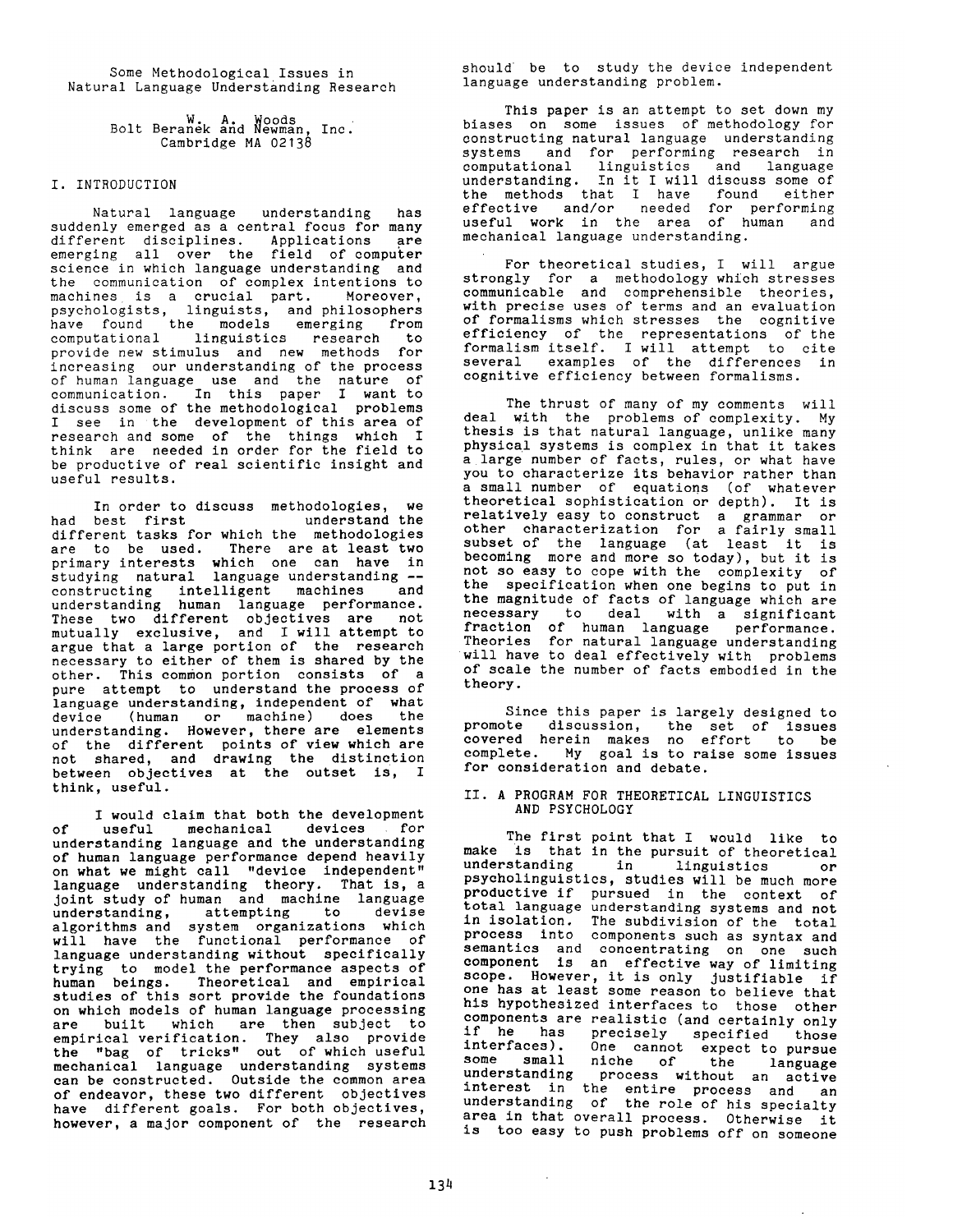else, who may not be there to catch them. (In particular there is considerable risk that the problems left for someone else may be insoluble due to a false assumption about the overall organization. Studies pursued under such false assumptions are likely to turn out worthless.)

# III. THEORETICAL AND EMPIRICAL METHODOLOGIES

There is need in the field of natural language understanding for both theoreticians and builders of systems. However, neither can pursue their ends in isolation. As in many other fields, the theoretical and experimental components go hand in hand in advancing the understanding of the problem. In the case of language<br>understanding. the theoretical understanding, the theoretical investigations consist largely of formulation of frameworks and systems for expressing language understanding rules or facts of language and for expressing other types of knowledge which impact the understanding process. On the experimental side, it is necessary to take a theory which may appear beautifully consistent and logically adequate in its abstract consideration, and verify that when faced with the practical reality of implementing a significant portion of the facts of language, the formalism is capable of expressing all the facts and is not too cumbersome or inefficient for practicality. The day is past when one could devise a new grammar formalism, write a few examples in it, and tout its advantages without putting it to the test of real use.

Today's language theoreticians must have a concrete appreciation of the<br>mechanisms used by computerized language mechanisms used by computerized language understanding systems and not merely training in a classical school of linguistics or philosophy. (On the other hand, they should not be ignorant of linguistics and philosophy either.) Some mechanism must be found for increasing the "bag of tricks" of the people who formulate such theories -- including people outside the current computational linguistics and artificial intelligence camps. Hopefully, this conference will make a beginning in this direction.

# **IV. MODELS AND FORMALISMS**

One of the depressing methodological problems that currently faces the field of artificial intelligence and computational linguistics is a general tendency to use terms imprecisely and for many people to use the same term for different things and different terms for the same thing. This tendency greatly hampers communication of theories and results among researchers.

One particular imprecision of terms that I would like to mention here is a confusion that frequently arises about models.

One frequently hears people refer to the transformational grammar, model, or the augmented transition network grammar model, and asks what predictions these models make that can be empirically verified. However, when one looks carefully at what is being referred to as a model in these cases, we find not a model, but rather a formalism in which any of a number of models (or theories) can be expressed. The transformational grammar formalism and the ATN formalism may suggest hypotheses which can be tested, but it is only the attachment of some behavioral significance to some aspect of the formalism which gives rise to a testable model.

Arguments for or against a model are whether it is true -- i.e. whether the predictions of the model are borne out by experiments. Arguments for or against a formalism or a methodology are its productiveness, economy of expression, suggestiveness of good models, ease of incorporating new features necessary to new hypothesized models (i. e. range of possible models expressible), etc. One needs at the very least that the formalism used must be capable of representing the correct model. But one doesn't know ahead of time and may never know what the correct model is. Hence it is desirable to have a formalism that can represent all conceivable models that could be correct. If there is a class of models which the formalism cannot account for then there should be an argument that no members of that class could possibly be correct, otherwise a formalism which included that class would be better (in one<br>dimension). Dimensions of goodness of dimension). Dimensions of goodness formalisms include range of possible models, efficiency of expression (perspicuity or cognitive efficiency of the formalism), existence of efficient simulators for the formalism for use in verifying the correctness of a model, or for finding inadequacies of a model, or for determining predictions of the model, etc.

#### **V. HUMAN LANGUAGE PERFORMANCE**

In order to perform good work in computational linguistics and in understanding human language performance, one needs to keep always in mind a good overview of how people use language and for what. Indeed, a prime focus of this conference is the development of such a overview. My own picture of the role of language in human behavior goes roughly like this:

There is some internal representation of knowledge of the world which is prelinguistic, and we probably share most of it with the other higher animals -- I would guess we share a lot of it with cats and dogs, and certainly with apes and chimpanzees. (What differences of quality or quantity set us apart from these animals or set the chimps apart from the dogs I<br>would not care to speculate. ) not care to speculate. Nevertheless, it is clear that cats and dogs without our linguistic machinery and without spoken languages do manage to store and remember and use fairly complex pieces of knowledge of the world, such as how to open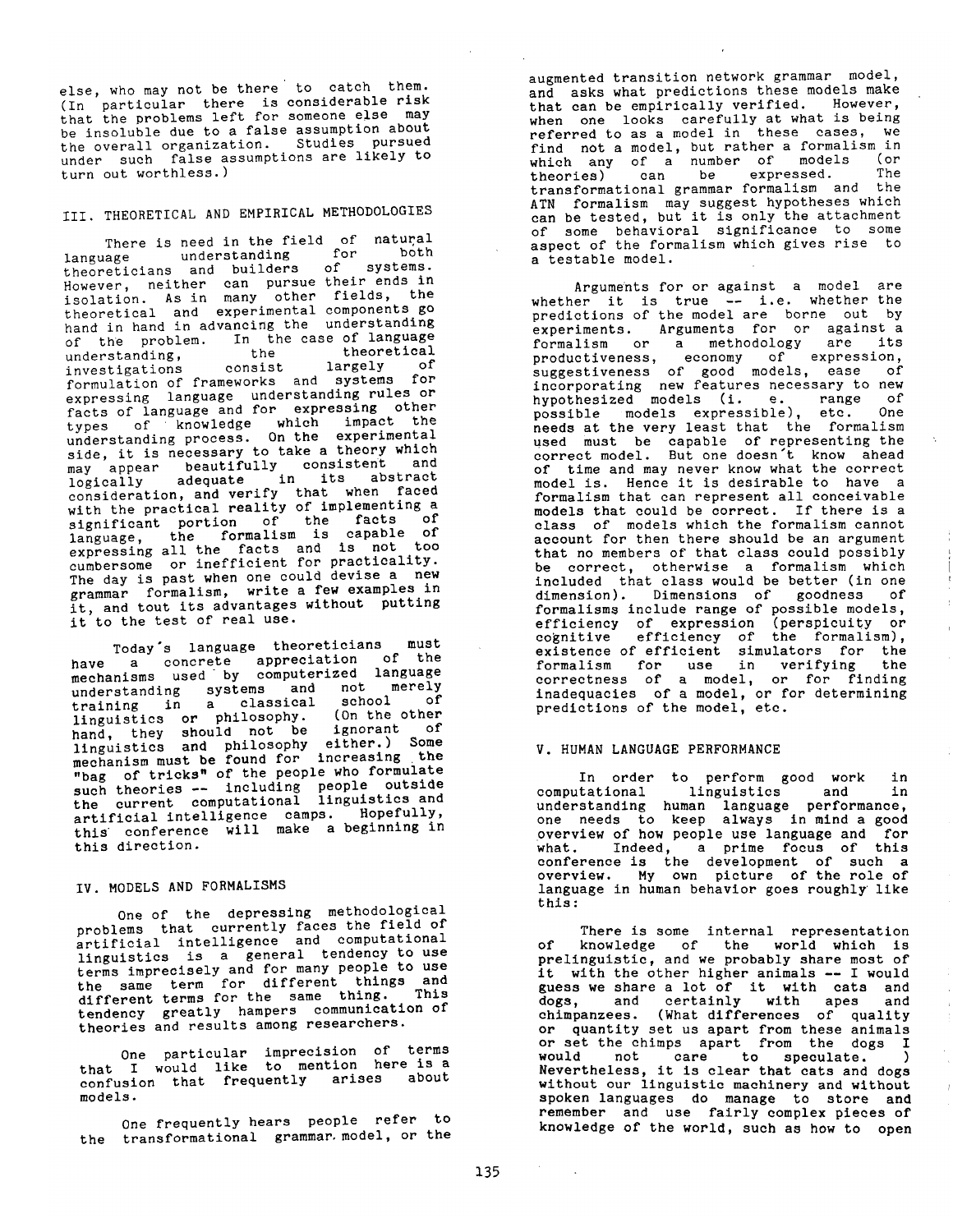ors, how to find their way around, where  $\epsilon$  left things, which dish is theirs, what funny sequence of sounds their owners use to call them (i. e. their names), and the gnificance (to them) of all sorts of ings that go on in the world around them. mans probably remember large-numbers of ch things also without specific need for nguage. We presumably have in our head mething which is like a language in many spects, but which probably does not share e peculiar linear characteristics of spoken and written language (which derives om the temporal order imposed on speech  $d$  reading).

It no doubt helps us to remember a rger number of things to correlate them th linguistic labels or a pronounceable quence of sounds, and this no doubt gives a greater ability for abstract thought. wever, it is doubtful that a language as speak it or write it is a prerequisite r an organism to have what we might call ought. Many of the things which we "know" e not expressed in language, and the fact at finding the appropriate words to scribe things that we understand is metimes very difficult should give us a ue that the representation which we use in r heads is not a simple transcription of  $\epsilon$  language that we use to communicate with hers. Rather, there are a variety of position problems which need to be solved in order to translate even ideas which .are early understood into a linear sequence of nguistic symbols which will be likely to ouse or create the same idea in the head our listener. It seems likely then that e notation or whatever conventions that we e to store ideas and information in our ads is not the same as the language that speak to communicate with others.

The language that we speak and write, len, appears to be a device or a discipline olved for the purpose of attempting to ouse in the head of the listener something milar to that which is encoded in the head the speaker.

The process of communication necessarily involves elements of problem lving. What terms does my listener know? at concepts can I rely on his derstanding so that I can express what  $I$ want to say in terms of them? How can I ild a specification out of these pieces which will cause him to construct in his memory the thing which I am trying to communicate? An account of human language  $\cdot$  e must deal with all of these questions.

The above picture of the overall role ' language in human communication may not correct in many respects. Hopefully a nsensus of this workshop will produce a tter one. However, I am afraid that a mplete understanding of human language use will have to go hand in hand with an derstanding of the prelinguistic pabilities for knowledge representation and use which the human has. This level of man ability is unfortunately very  $f$  ficult to get one s hands on since it, ke Joe Becker's problems of intermediate

cognition, is a process which we are not generally aware of (since it takes place below the level of our conscious awareness) and consequently we have no direct abilities to see it. Rather we have to be able to infer its presence and its nature from theoretical considerations and the effects that it has on the overt behavior we can see. A methodology for working in this area is extremely difficult to work out.

A principal component of such a methodology, I feel, should be a theoretical attempt to construct models which do things humans do and which do them well. That is, one should try to design intelligent machines which can do what humans do, and let the concepts that emerge from such designs make predictions about what performance one should see at the overt behavior interface. It is important however, that such studies go as far as to<br>produce overt behavior which can be overt behavior which can be evaluated. A so called "theoretical" study which has no measurable performance is foundationless. There is no way to evaluate whether it is doing anything or not. In particular, many studies of so called "semantic representations" need clear statements of what will be done with their representations and how one can decide whether a representation is correct or incorrect. Without such an understanding, the entire exercise is one of aesthetics and without scientific contribution. In talking about semantic representations, one must be willing to face the questions of how the device knows what those representations mean. What events in the world will be in contradiction to the knowledge encoded in the representation and what ones will be consistent with it? How will a person (or a machine) know whether an event perceived is consistent with his semantic representations or not? How does he decide what to record when he perceives an event -- i. e. what process transforms ("transforms" is hot really the right word for this) an observed event into a linguistic description of it? What intervening processes take place? These and similar questions must be specifically faced.

#### VI. EXPLANATORY MODELS

The goal in trying to model human behavior should be to find explanatory models, not just descriptive models. If, for example, one discovers that there is a reaction time lag in processing certain types of sentences, a model which simulated this behavior by inserting a delay into a certain stage of the processing would be a descriptive model, whereas another model which took longer for processing these types of sentences because of some extra processing which they required due to the organization of the program would be an explanatory model. In my own work, the things which have excited me and made me feel that I was discovering something about the way the people understand language, have been algorithms that are motivated by considerations of efficiency and "good engineering design" for a specific task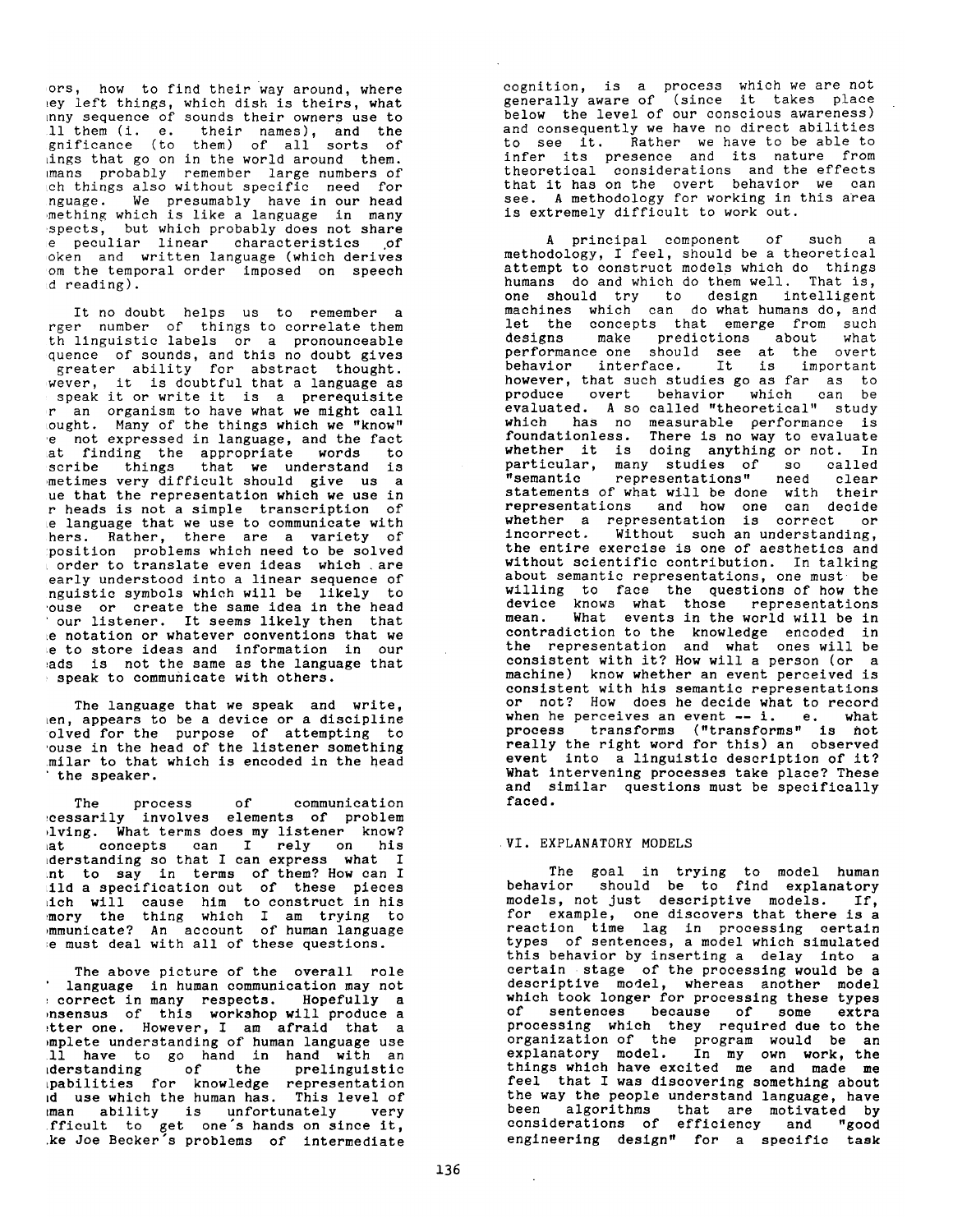which then turn out to have predictions which are borne out in human performance. An example of this is some of the work of Ron Kaplan and Eric Wanner using ATN grammars to model aspects of human linguistic processing. (The basic ATN grammar formalism was designed for efficiency of operation, and not specifically for human performance modeling.) When such an experiment has positive results, one has not only a description of some aspect of human behavior, but also a reason for the behavior.

## VII. COPING WITH COMPLEXITY

A critical need for all studies in language understanding is effective mechanisms for coping with the complexity of the phenomenon we are trying to understand and explain. The models that are required for describing human language performance are more complicated than the comparatively simple physical phenomena in most other areas of science. Only the models in artificial intelligence and computational linguistics, and perhaps some kinds of theoretical chemistry reach the level of having theories which comprise thousands of rules (or equations) that interact in complicated ways. If the results of detailed studies of linguistic phenomena are to be disseminated and the field is to grow from the exchange of information and the continued accumulation of a body of known facts, then the facts must be capable of being communicated. We have then, at the core of the methodology of language understanding research, a critical need for some of the byproducts of our own research -- we need to develop effective formalisms for representation and for communication of our theories. The expression of a theory of language in a formal system which is incomprehensible or tedious to comprehend will contribute little to this endeavor. What is required then, as a fundamental tool for research in language understanding is a formalism for expressing theories of language (involving large numbers of elementary facts) in ways which are cognitively efficient -- i. e. which minimize the intellectual effort required to grasp and remember the functions of individual elements of the theory and the way in which they interact.

A good example of cognitive efficiency of representation occurs in the representations of transition network grammars, compared with the intermediate stages of a transformational derivation in a conventional transformational grammar. It is well known, that humans find it easier to remember lists of familiar elements which fit together in structured ways than to remember dynamically varying lists of unfamiliar things. In a transition network grammar, the stages of intermediate processing of a sentence proceed through a sequence of transitions through named states in the grammar. Each of these states has a name which has mnemonic value and corresponds to a particular milestone or landmark in the course of processing a sentence. A student of the language or a grammar designer or someone studying someone else's grammar can become familiar with each of these states as a known entity, can remember it by name, and become familiar with a variety of information associated with that state -- such as what kinds of linguistic constructions preceeded it, what constructions to expect to the right, prosodic cues which can be expected to accompany it, potential ambiguities and disambiguation strategies, etc. The corresponding intermediate stages of a transformational grammar go through a sequence of intermediate phrase markers which do not exist ahead of time, are not named, have no mnemonic value, are constructed dynamically during a parsing, and in general provide none of the above mentioned useful cognitive aids to the student of the grammar.

Similarly, the information remembered during the course of a parsing with an ATN is stored in named registers, again with mnemonic value, while the corresponding information in a transformational intermediate structure is indicated solely by positional information in the intermediate tree structure with no such mnemonic aid, with an attendant difficulty for memory, and with the added difficulty that it is possible to construct a structure accidentally which matches the input pattern of a rule that one did not intend it to activate. The chance of doing this accidentally with a mnemonically named register or condition is negligible.

Many other techniques for expressing complicated systems with cognitive efficiency are being developed by programmers in sophisticated languages such as INTERLISP, where some programmers are adopting styles of programming which make the understanding of the program by human programmers and students easier. A major technique of these programming styles from the standpoint of cognitive efficiency is the use of a hierarchy of subroutines with specified function and mnemonic names to produce program structures which match closely the human conceptual model of what the program is doing. In such systems, one can verify the successful operation of an algorithm by a method called recursion induction, which effectively says that if all of the subroutines do the right thing, then the main routine will also do the right thing. If one is sufficiently systematic and careful in his programming style, then the assurance that each level of the program does the right thing can be guaranteed by inspection and the chances of writing programs with hidden bugs or complicated programs whose function cannot be easily understood is greatly reduced.

As an example, consider a technique which I use extensively in my own programming in LISP. Suppose that I have a data object called a configuration which is represented as a list of 5 elements and the second element of the list is the state of the configuration. It is a simple matter of

 $\mathcal{O}(\mathcal{O}_\mathcal{O})$  .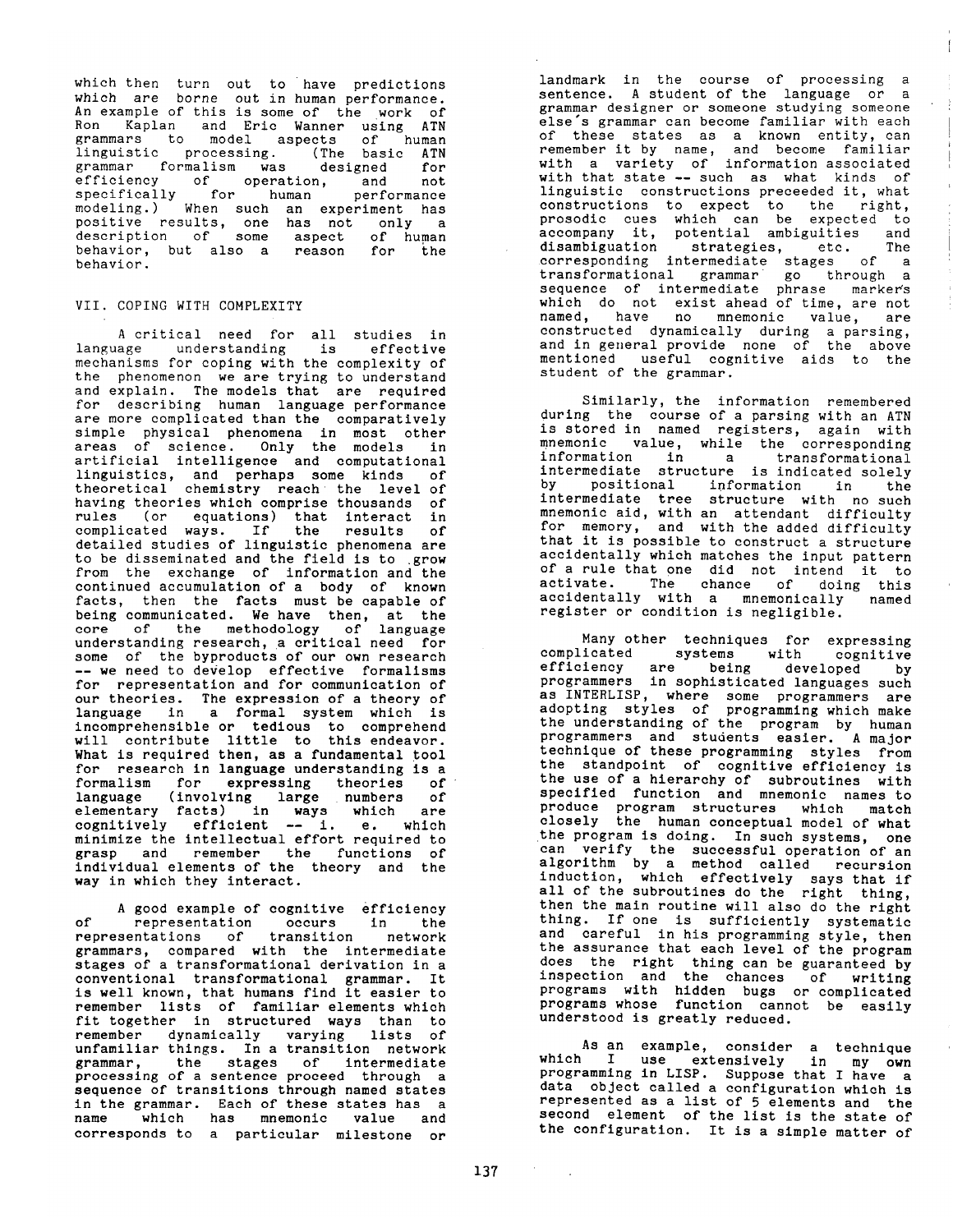programming discipline to extract the state name from such a data object with a function called CONFIG.STATE rather than the LISP function CADR, with the result that the program is almost self documenting instead of incomprehensible. It is easy in INTERLISP to define the two functions identically and to cause them to compile identically so that no cost in running time is necessitated by such programming techniques. (In my case I have a LISP function called EQUIVALENCE which takes care of all the details if I simply call<br>EQUIVALENCE (CONFIG.STATE CADDR)).) (EQUIVALENCE (CONFIG.STATE CADDR)).) Recently, new features have been added to INTERLISP which further facilitate such programming conventions by providing the user with a generalized facility for record naming and field extraction.

Another example of the principle of cognitive efficiency arises in the now famous go-to controversy of the programming language theorists. One school argues that one should program in a structural discipline which makes go-to instructions unnecessary and that such a discipline should be forced on a programmer because the code he will write under such a discipline vill be better. This extreme point of view is presumably in contrast to the situation in the language FORTRAN where one can handle branching only by "naming" each of the branches with (unmnemonic) numeric labels and specifying go-to instructions in terms of such labels. However, I would argue that in many other situations, with a language which permits mnemonic labels, a programmer ean insert a go-to instruction for the same kinds of reasons that he creates many subroutines -- i.e., there is a significant chunk of operation which in his mind is a unit (for which he has or can coin a name) and which he would like to represent in his code in a way that will enable him to read portions of the code at a level of detail which is cognitively efficient. When go-to instructions are used in this way, they have the same value that the ability to write subroutines provides (not only efficiency of writing a given portion of code once while being able to enter it for execution from several places, but also the cognitive efficiency of being able to ignore details of how some process operates by referring to it by name or label in situations where it is the purpose or goal of a procedure or block of code which is important and not the details).

## VIII. THE NEED FOR A COMPREHENSIBLE FRAMEWORK

Not only must the individual rules of a complex system be comprehensible to the system designer and the student, but also the control framework into which these rules fit must be understood. Again, there is a principle of cognitive efficiency in operation. A control framework which is simple to explain and easily remembered by the student of the system as he studies it, is far preferable to one which constantly misleads the student into thinking that

something happens in one way when it actually happens differently or not at all. One cannot write rules for a system when he is not sure how it will apply the rules or when. Languages which take away from the programmer the burden of specifying the details of control structure should not also take away his ability to easily understand and forsee what will happen in response to his rules.

## IX. COGNITIVE EFFICIENCY IN GRAMMARS

One of the dilemmas of the field of computational linguistics has been the difficulty of evaluating the quality of a grammar which someone has written. What is the scope of grammatical phenomena which it covers? It is one thing to say that a grammar handles questions, imperatives, comparatives, adverbs, etc. It is another thing to discover that what this means is that certain yes/no and simple wh- questions are handled, that a certain class of comparatives (the easy ones) are handled, and that only single word adverbs before or after the main verb are handled. A list of phenomena supposedly dealt with is obviously not sufficient.

A common attempt to specify the class of sentences accepted by a grammar is to list a sample set of the sentences covered. This tends to give a feeling for what the grammar can handle, but depending on the scrupulousness of the author in pointing out the things that his grammar doesn't handle (assuming he realizes what it doesn't handle) it is very easy for the reader to overgeneralize the range actually handled. When the author lists several examples of different kinds of comparatives, how does the reader decide whether all possibilities are handled or Just those cases that are listed. The problem is that what one wants is a precise, compact, and comprehensible representation of exactly the class of sentences which are acceptable and how they are handled. But, notice that to the extent that such a specification is realizable, that is exactly what a grammar should be. Hence, the thing that is needed is a formalism for grammar specification which is precise, compact, and comprehensible to a human grammar designer. In short, we need a formalism for grammar specification which is cognitively efficient -- enough so that a grammarian can tell by inspection of the grammar whether a sentence is acceptable or not. While this may not be realizable to this extent, it seems to focus on the hopelessness of attempting to find some other specification of what a grammar does which will somehow be clearer than the grammar itself. Instead, it shifts the emphasis to making the grammar formalism sufficiently perspicuous that one can study it and understand it directly.

The only other method I know of at the present to obtain answers to specific questions about what a grammar does is to get your hands on the system and probe it with your theories of what it handles and<br>what it doesn't. This has its own This has its own

 $\mathcal{A}^{\text{max}}_{\text{max}}$